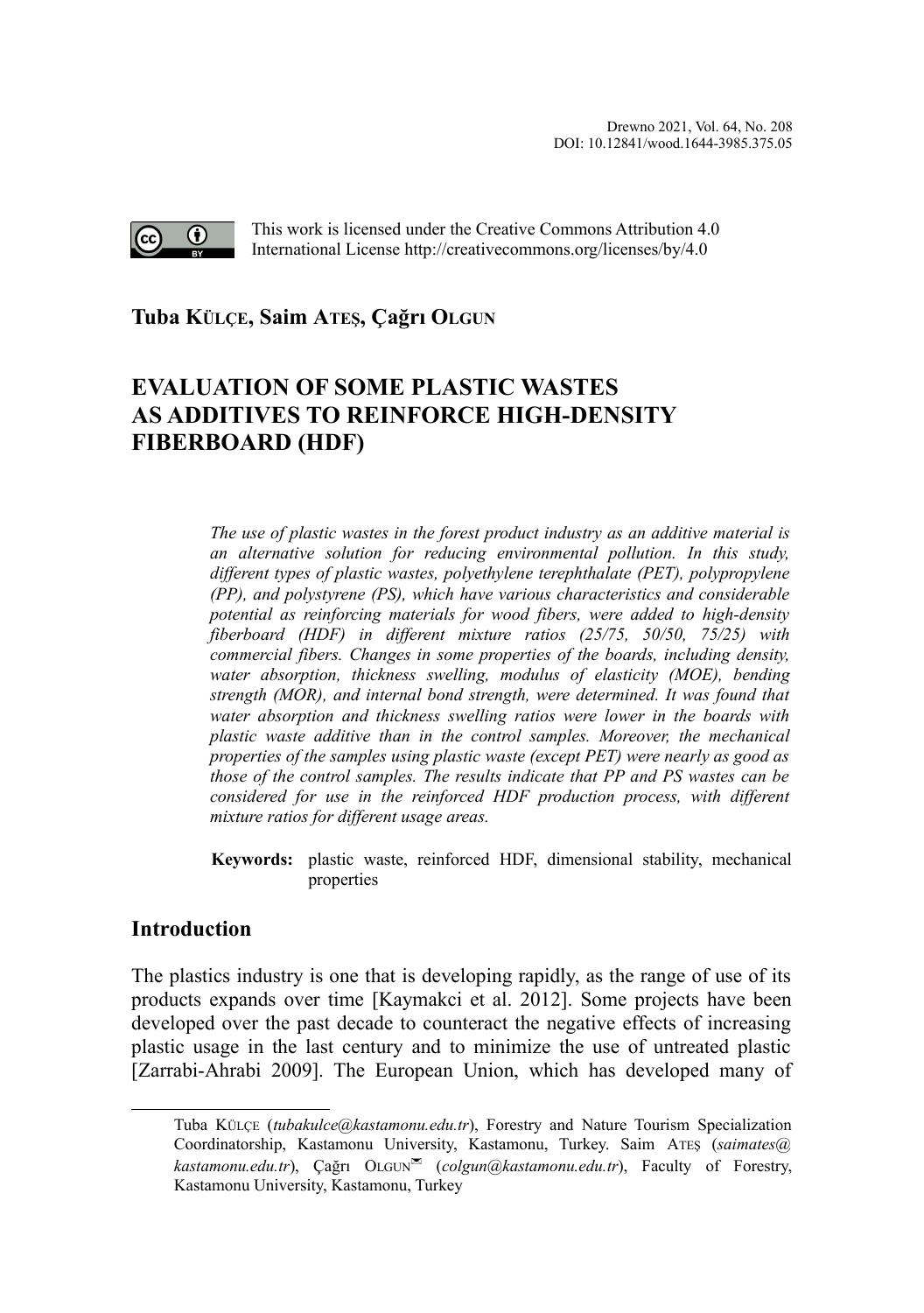these projects, aims to increase the plastic recycling rate to 55% by 2030, and today recycled plastics are used in the manufacture of construction products, such as lumber, roof or floor tiles [Turku et al. 2018]. On the other hand, owing to technological developments, increasing consumption of limited forest products causes a decrease in forest resources [Inzani et al. 2013; Oncel et al. 2019]. The use of plastics in the forest industry, as part of a search for alternative raw materials that has been ongoing for the last 20 years, is an alternative solution both for the forest products sector and for dealing with environmental problems [Kaymakci et al. 2012; Sommerhuber et al. 2016]. Wood-plastic composite (WPC) is a new type of composite material created by combining a polymer with lignocellulosic material, which has been developed for the solution of problems relating to plastic use [Ashori 2008; Chaharmahali et al. 2008; Ayrilmis and Kaymakci 2013; Keskisaari and Karki 2018; Gulitah and Liew 2019].

The main result of research on virgin polymer WPCs is that the composite materials' water resistance and mechanical strength increase with increasing polymer content [Huuhilo et al. 2010; Ayrilmis and Jarusombuti 2011; de Cademartori et al. 2015; Rao et al. 2018]. However, plastic wastes can lead to heterogeneous density and morphology. These are major disadvantages of the use of such wastes in the production of recycled composite material, because certain production parameters, especially glass transition degree (Tg) and melting temperature (Tm), vary with density. In particular, Tg is an important parameter determining the maximum service temperature for largely amorphous plastics like polystyrene. It is also an important factor for the processing of plastics with higher crystallinity (polyethylene terephthalate (PET), polypropylene (PP), etc.). Tm represents the value of the maximum service temperature of this type of plastics [Chanda 2017].

Besides, structural damage to lignocellulosic materials occurs above 200°C. Hence, the use of polymers that can melt but not burn at temperatures between 150 and 220°C, from the group of thermoplastics – e.g. polyethylene (PE), polypropylene (PP), and polystyrene (PS) – can prevent deterioration of the wood material while producing a composite product together with the wood material [Chaharmahali et al. 2008; Najafi 2013]. Some of the most commonly used plastics and their Tg and Tm values are given in Table 1.

| Polymer type                     | Glass transition degree (Tg) | Melting temperature<br>(Tm) |
|----------------------------------|------------------------------|-----------------------------|
| Polyethylene terephthalate (PET) | $69^{\circ}$ C               | $265^{\circ}$ C             |
| Polypropylene (PP)               | $-20^{\circ}$ C              | $176^{\circ}$ C             |
| Polystyrene (PS)                 | $100^{\circ}$ C              | $240^{\circ}$ C             |

| Table 1. Tg and Tm values of obtained plastics [Chanda 2017] |
|--------------------------------------------------------------|
|--------------------------------------------------------------|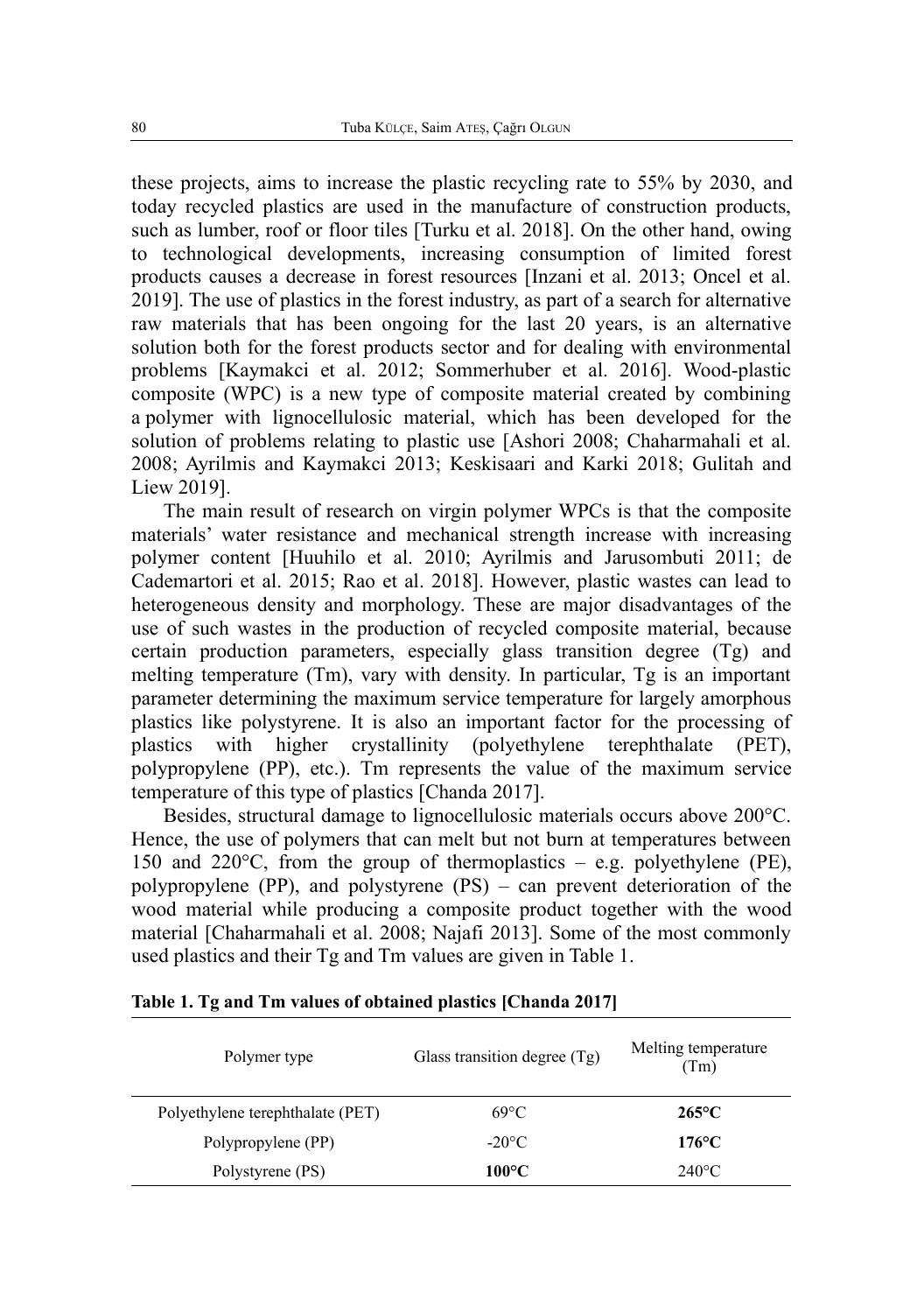Generally, lignocellulosic-based materials, such as nut shells, sawdust, MDF waste, etc., have been used with plastics as a filler by many researchers [Jayaraman and Bhattacharyya 2004; Faruk and Matuana 2008; Karakus 2008; Ayrilmis and Buyuksarı 2010; Najafi and Khademi-Eslam 2011; Akbas et al. 2013; Ayrilmis et al. 2013; Chavooshi and Madhoushi 2013; Ozmen et al. 2014; Arnanda et al. 2017; Narlıoglu et al. 2018]. However, the wood-based composite sectors (fiberboard, particleboard, plywood, etc.) are larger than the plastic material sectors. Wood-based composites are more widely used than wood- -plastic composites at home [Ritter de Souza Barnasky et al. 2020], including in flooring material, which is one of the main areas of application of WPCs [Gao et al. 2016; Machado et al. 2016]. Laminate flooring is a type of composite material which consists of several layers [Kara et al. 2016]. High-density fiberboards (HDFs), with densities above  $800 \text{ kg/m}^3$  [ISO  $818:1975$ ], are usually used as the carrier panel layer for laminate flooring. Thus, the dimensional stability and mechanical strength values of HDF panels are important for laminate flooring production, and are generally subject to some additional requirements [Kara et al. 2016]. For this reason, the effects of the materials used in HDF production on these values are important for evaluating the usability of these materials. On the other hand, the wood-based composite sector directly depends on forest resources. It is therefore important to evaluate plastic wastes as a reinforcing material in HDF, as this may be a more effective solution for reducing environmental problems [Karaman et al. 2006; Tayyar and Ustun 2010; Ayrilmis and Jarusombuti 2011; Binhussain and El-Tonsy 2013; Najafi 2013; Nemati et al. 2013; Rahman et al. 2013; Lopez et al. 2018].

The main purpose of this study was to determine the usability of several plastic wastes in the production of HDF as a reinforcing material in laminate flooring. For this purpose, the most commonly used plastic materials, PET, PP, and PS, were added in different ratios to the HDF production system, and certain properties of the resulting HDF panels were observed.

#### **Material and methods**

#### **HDF panel production**

Commercially prepared wood fibers, manufactured by the thermomechanical pulping (TMP) method from a mixture of pine and beech wood (70:30 w/w) glued with 10% urea formaldehyde (Table 2), including 1% ammonium chloride (hardener), were supplied by the fiberboard production line of the Kastamonu Entegre A.Ş. Kastamonu O.S.B. plant (Kastamonu, Turkey). The final moisture content of the prepared fibers was approximately 10–12%, and these values were selected to correspond to the factory regimes. Plastic waste – polyethylene terephthalate (PET), polypropylene (PP), polystyrene (PS) – selected from waste materials from solid waste collection areas and recycle bins in Kastamonu province, and maleic anhydride (99.5%) were purchased from YPF Química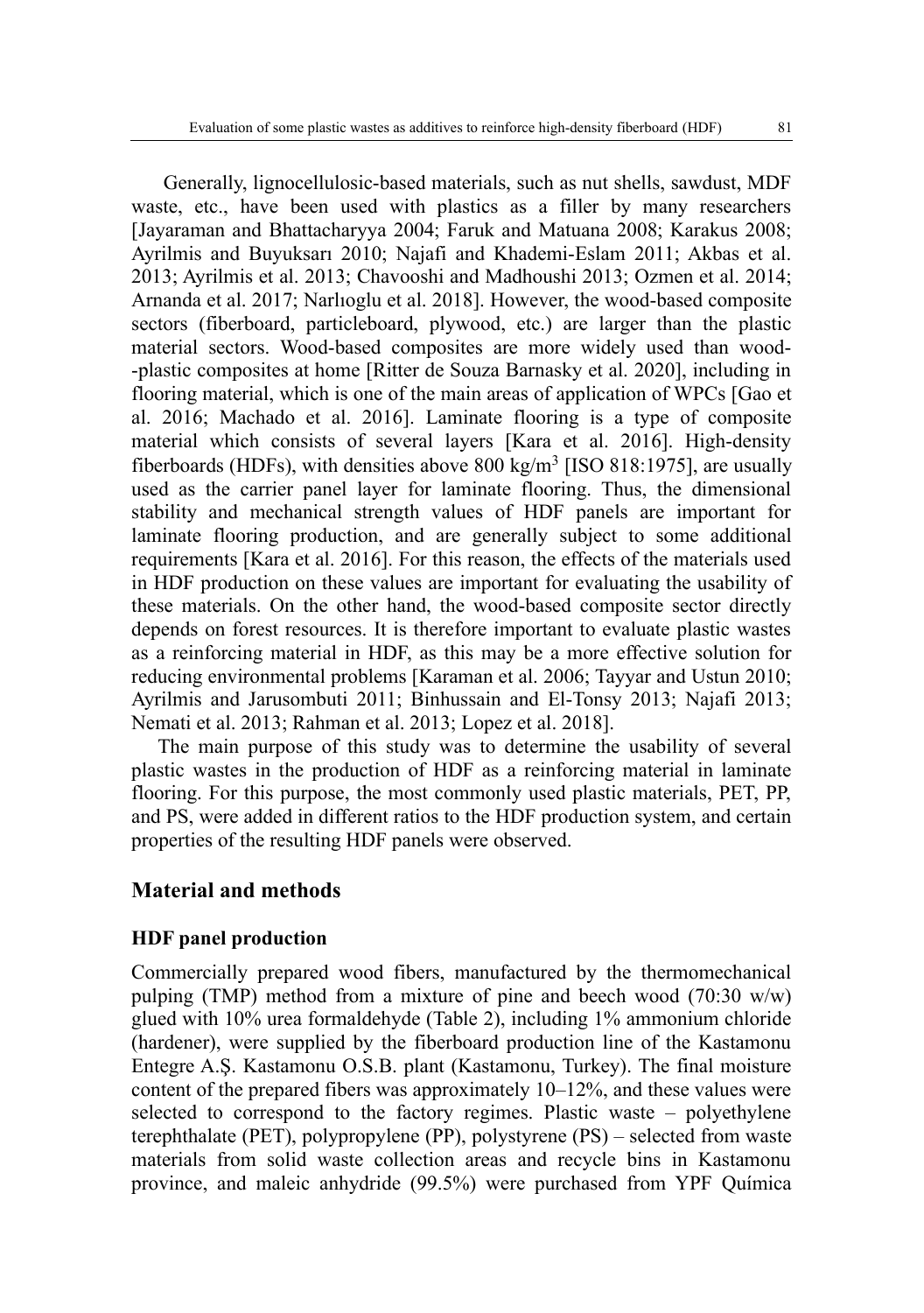(Buenos Aires, Argentina). After grinding the plastic wastes with a hammer mill (Fig. 1) it was mixed with the fibers in different ratios (25:75, 50:50, 75:25 w/w), with maleic anhydride  $(3\%$  w/w) as a coupling agent, in a laboratory drum mixer for a short time, and three panels were produced from each mixture. All of the panels were produced with a laboratory-scale single column press at Kastamonu University, and samples were pressed at an average pressure of 2.94 MPa for 10 min. The press factor is approximately 45 sn/mm, excluding the warm-up time of the extra press plates used to facilitate the loading and unloading of samples to and from the press. Convenient press temperatures (150°C for PS, 180°C for PP and PET mixtures) were determined according to the thermal properties of the plastic waste types (Table 1). The HDF panels were manufactured at the target density of 850 kg/m<sup>3</sup> with dimensions of 310  $\times$  360  $\times$ 11 mm, and were conditioned at  $20 \pm 2^{\circ}$ C and  $65 \pm 5\%$  relative humidity to reach constant weight before the mechanical and physical properties were tested.



**Fig. 1. Addition of waste plastics to the produced boards (A: PET wastes, B: PP wastes, C: PS wastes)**

| Properties                    | Urea-formaldehyde |
|-------------------------------|-------------------|
| Density $(gr/cm^3)$           | 1.24              |
| Solid $(\% )$                 | 55                |
| pH                            | 8.3               |
| Formaldehyde/urea molar ratio | 1.12              |
| Viscosity (20 $\degree$ C cp) | 63                |
| Gel time $(100^{\circ}$ C sn) | 50                |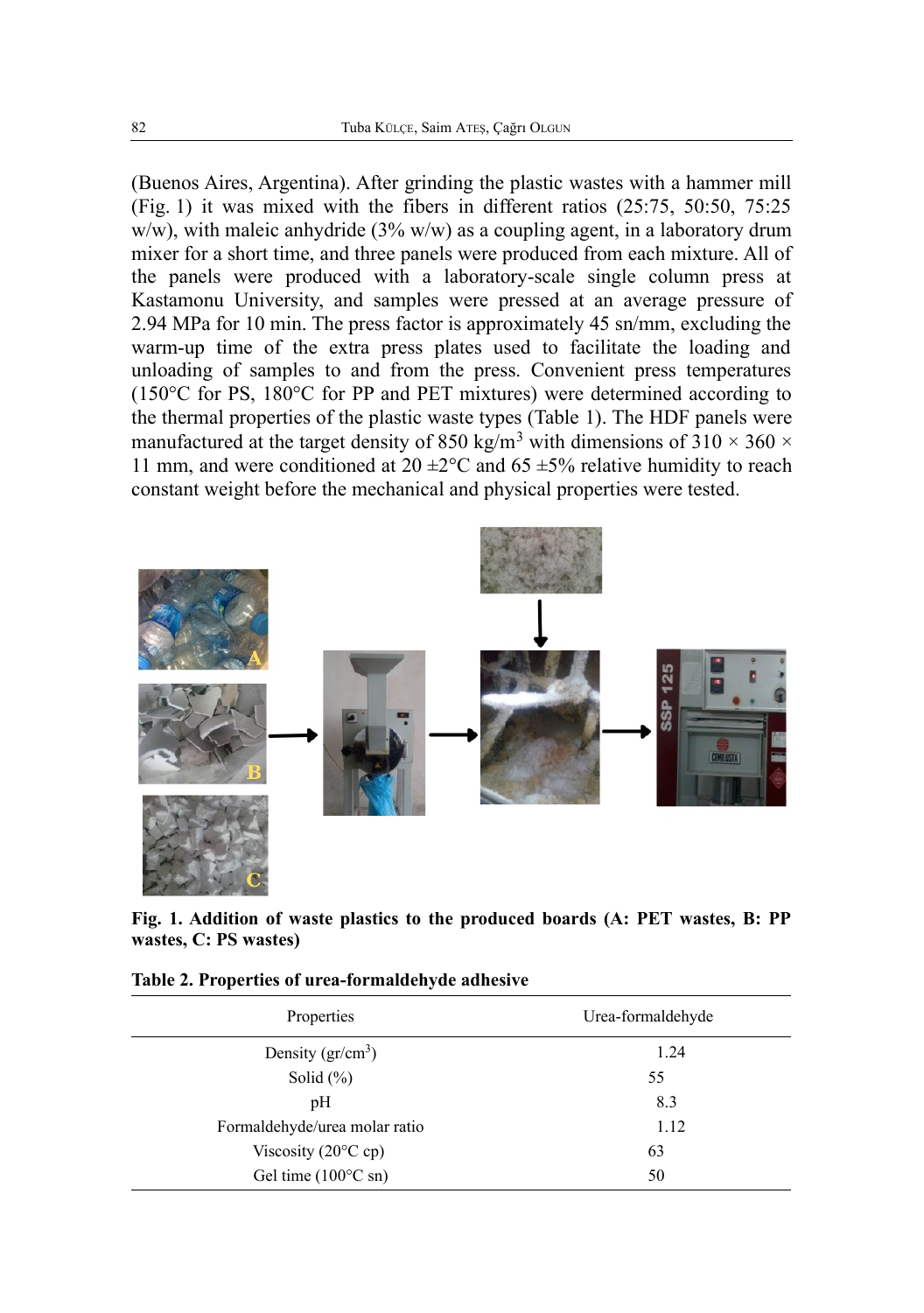## **Characterization of HDF panels**

Several mechanical features – modulus of elasticity (MOE), bending strength (MOR) and internal bond strength – and physical properties – density, water absorption, and thickness swelling – were determined according to the appropriate standards, which are EN 310 [1993], EN 319 [1993], EN 323[1993], and EN 317[1993] respectively. Water absorption and thickness swelling values were determined from weight and thickness measurements before and after 24 h water immersion of three replicate samples  $(50 \times 50 \text{ mm})$  for each mixture. MOE and MOR values of samples  $(300 \times 50 \times 11 \text{ mm})$  were determined by a three-point loading test on a Shimadzu AG-IC machine. The applied support span-to-depth ratio (a/d) was 20, and the loading speed was 2 mm/min. Experiments were carried out with five sample replicates. Internal bonding strength tests were carried out on three  $50 \times 50$  mm replicate samples for each mixture at a 2 mm/min loading speed on a Shimadzu AG-IC universal testing machine. Test results for all samples were analyzed by ANOVA and the Duncan test with the use of SPSS 22 (IBM Corp., Armonk, NY, USA).

Scanning electron microscopy (SEM) was applied to analyze the microstructures of the panels, using a Quanta FEG 250 (FEI, USA). To improve surface resolution HDF composites, the test pieces were coated with a thin layer of gold using a Cressington Sputter Coater 108 Auto Au-Pd Coating Machine, at Kastamonu University Central Research Laboratory, under 40 mA for 30 seconds.

#### **Results and discussion**

Table 3 shows the results for the tested parameters of manufactured HDF panel samples. All board samples were found to have densities close to the target density depending on the polymer type and ratio. Small differences from the target density can be explained by various properties of the plastic waste used [Chanda 2017].

It was clear that, because of the structural properties, PS samples made from different mixtures with wood fiber had the lowest density, as shown in Table 3. Rahman et al. [2013] reported that board density decreased with increasing plastic contents. They also indicated that the main reason for this was the use of adaptive substances. Usually, adaptive substances, especially maleic anhydride, chemically bond between wood and plastic molecules [Faruk and Matuana 2008; Rao et al. 2018].

The ANOVA test was applied used to determine the effect of the polymer type and polymer mixture ratio on data of the HDF panels. ANOVA results are shown in Table 4. According to these results, the polymer type, the ratio of polymer to wood fiber, and the combination of these two factors were all statistically significant on MOR, while only polymer type had a significant effect on the MOE and internal bond strength. The ratio of polymer to wood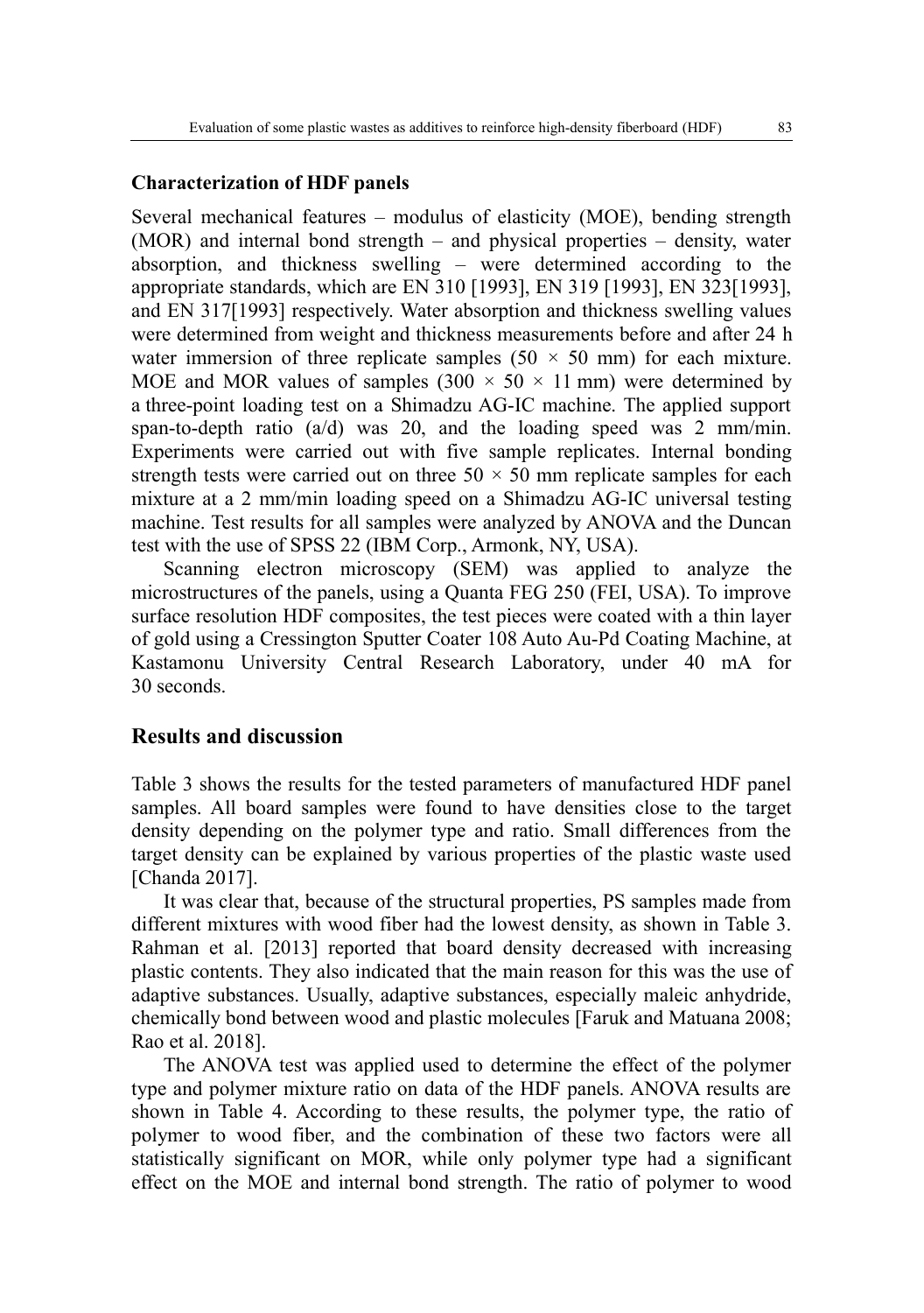fiber was also statistically significant for the water absorption and thickness swelling values of the samples.

|         | Density<br>$(gr/cm^3)$ | 24 h water<br>absorption<br>$(\%)$ | 24 h thickness<br>swelling<br>$(\%)$ | <b>MOE</b><br>(N/mm <sup>2</sup> ) | <b>MOR</b><br>(N/mm <sup>2</sup> ) | Internal bond<br>strength<br>(N/mm <sup>2</sup> ) |
|---------|------------------------|------------------------------------|--------------------------------------|------------------------------------|------------------------------------|---------------------------------------------------|
| Control | 0.85                   | 67.09                              | 28.43                                | 1784.26                            | 17.76                              | 0.67                                              |
|         | (0.03)                 | (9.44)                             | (3.42)                               | (624.37)                           | (5.16)                             | (0.11)                                            |
| PET 25% | 0.90                   | 21.60                              | 8.90                                 | 675.31                             | 12.09                              | 0.16                                              |
|         | (0.06)                 | (3.02)                             | (0.70)                               | (55.53)                            | (2.95)                             | (0.01)                                            |
| PET 50% | 0.88                   | 22.38                              | 7.41                                 | 622.92                             | 10.80                              | 0.09                                              |
|         | (0.08)                 | (11.88)                            | (0.39)                               | (394.72)                           | (2.42)                             | (0.02)                                            |
| PET 75% | 0.89                   | 14.83                              | 4.18                                 | 316.88                             | 2.62                               | 0.05                                              |
|         | (0.89)                 | (2.18)                             | (0.53)                               | (291.71)                           | (0.52)                             | (0.01)                                            |
| PP 25%  | 0.83                   | 19.32                              | 8.03                                 | 1652.21                            | 18.24                              | 0.60                                              |
|         | (0.30)                 | (4.33)                             | (0.71)                               | (74.46)                            | (3.52)                             | (0.24)                                            |
| PP 50%  | 0.85                   | 18.76                              | 6.60                                 | 1687.02                            | 19.71                              | 0.62                                              |
|         | (0.08)                 | (2.72)                             | (0.98)                               | (300.51)                           | (3.01)                             | (0.17)                                            |
| PP 75%  | 0.84                   | 13.89                              | 2.10                                 | 1789.06                            | 20.05                              | 0.75                                              |
|         | (0.04)                 | (2.14)                             | (0.38)                               | (354.87)                           | (2.62)                             | (0.07)                                            |
| PS 25%  | 0.83                   | 35.33                              | 8.73                                 | 1462.58                            | 17.85                              | 0.63                                              |
|         | (0.01)                 | (9.32)                             | (0.97)                               | (154.52)                           | (1.10)                             | (0.03)                                            |
| PS 50%  | 0.84                   | 21.10                              | 5.44                                 | 1775.04                            | 21.46                              | 0.74                                              |
|         | (0.04)                 | (4.65)                             | (0.90)                               | (155.47)                           | (1.07)                             | (0.05)                                            |
| PS 75%  | 0.83                   | 16.24                              | 2.65                                 | 1874.86                            | 25.64                              | 0.97                                              |
|         | (0.03)                 | (2.66)                             | (0.12)                               | (557.15)                           | (4.99)                             | (0.19)                                            |

**Table 3. Physical and mechanical properties of boards, with standard deviations**

## **Table 4. Results of variance analysis**

| Source of variance             | 24 h water<br>absorption<br>(%) | 24h<br>thickness<br>swelling<br>$\binom{0}{0}$ | <b>MOE</b><br>(N/mm <sup>2</sup> ) | <b>MOR</b><br>(N/mm <sup>2</sup> ) | Internal bond<br>strength<br>(N/mm <sup>2</sup> ) |
|--------------------------------|---------------------------------|------------------------------------------------|------------------------------------|------------------------------------|---------------------------------------------------|
| Polymer type (A)               | ns                              | ns                                             | $\ast$                             | $\ast$                             | $\ast$                                            |
| Polymer mixture<br>ratio $(B)$ | $\ast$                          | $\ast$                                         | ns                                 | $\ast$                             | ns                                                |
| AxB                            | ns                              | ns                                             | ns                                 | $\ast$                             | ns                                                |

\* significant, ns: not significant ( $p \le 0.05$ ).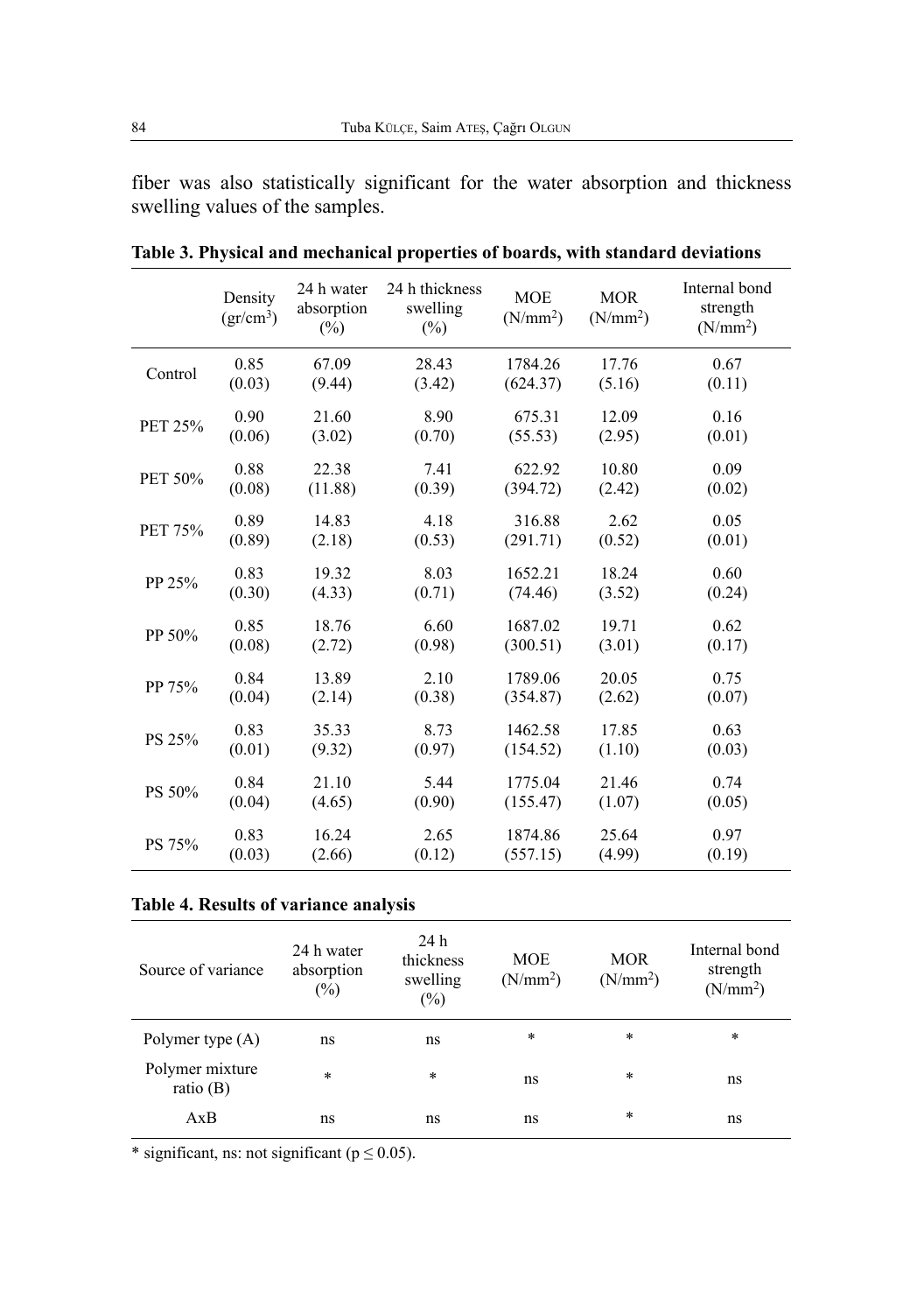The Duncan test was carried out on the tested parameters according to significant sources of variance. The results (Table 5) show the homogeneity groups of the dependent variables. The water absorption (WA) and thickness swelling (TS) values of the tested panels were statistically affected by variation in the polymer ratio. In the case of MOE and internal bond strength, the homogeneity groups were not clear.

| Mixture ratio |    |    |            |            |            | Polymer type |               |
|---------------|----|----|------------|------------|------------|--------------|---------------|
|               | WA | TS | <b>MOR</b> |            | <b>MOR</b> | <b>MOE</b>   | Internal bond |
| Control       | A  | A  | A          | Control    | B          | A            | А             |
| 25% polymer   | В  | B  | A          | PS         | A          | A            | А             |
| 50% polymer   | ВC | C  | A          | <b>PP</b>  | AB         | A            | А             |
| 75% polymer   | C  | D  | B          | <b>PET</b> | C          | B            | B             |

**Table 5. Duncan test results of tested parameters according to significant source of variance**

Alpha =  $0.05$ .

The 24-hour water absorption test results are shown in Figure 2. The results for WA (%) show a clear improvement with an increasing in the plastic waste content. The values for all groups with added plastic are lower than for the control groups, and meet the standard requirements. The thickness swelling results (Table 5 and Fig. 3) are similar to those for WA. Previous studies have also stated similar results for these parameters [Ayrilmis and Buyuksarı 2010; Ayrilmis and Jarusombuti 2011; Akbas et al. 2013; Ayrilmis and Kaymakci 2013].



**Fig. 2. 24 h water absorption values of tested boards**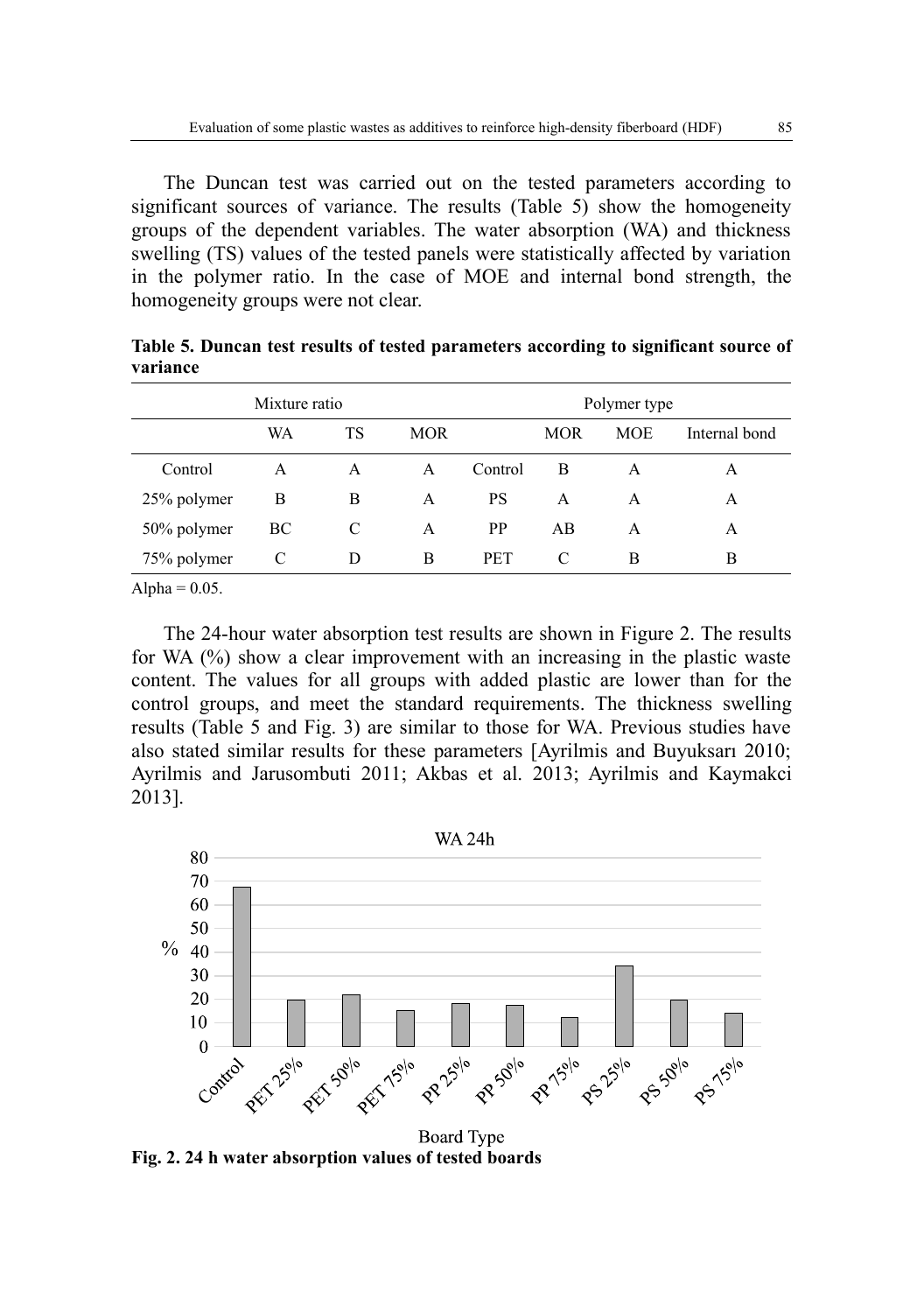

**Fig. 3. 24 h thickness swelling values of tested boards**

Although there is not too great difference between the absorption and thickness swelling values for the boards with added plastic after 24 hours, the difference is higher in the control samples. The results show that the addition of PET reduces the board's water absorption and improves its quality. Similarly to these results, Karaman et al. [2006] reported a preference for waste PET bottles in their studies, and stated that the water absorption and moisture problem in wood material can be solved by using plastic material. Ayrilmis and Kaymakci [2013] added 30%, 40%, and 50% polypropylene (PP) and 3% maleic anhydride harmonizer to wood fiber, and observed positive results for the dimensional stability values (water absorption and thickness swelling). Ayrilmis and Buyuksarı [2010] stated that water absorption values of maleic anhydride added composites were better than those of the control samples. Similarly, Binhussain and El-Tonsy [2013] tested boards made using 50% PS and 50% palm leaf composited panels. They determined the water absorption rate of the boards at 9.9%, lower than the values for hardwood samples (29.2%) and softwood samples (42.4%). The best results for WA after 24 h immersion in water were obtained using a 75% PS content. This could be due to the lower melting point of PS and a homogeneous distribution of PS particles between the wood fibers.

The bending strength (MOR) values for the test samples increased with increasing waste plastic content, except for the groups using PET (Fig. 4). The first reason for this may be the incompatibility of PET and wood fibers. Karakus [2008] reported that for bonding lignocellulosic materials with polymer materials, a coupling agent should be used. Secondly, a sufficient temperature to melt the PET wastes may not be reached, and the composition of the PET wastes used can be very heterogeneous. As shown in Table 1, the Tm temperature for PET is 265 °C. This means that wooden fibers will burn before the PET Tm point is reached [Rahman et al. 2013]. Thus, PET is not a good filling material for reinforcing HDF production. For the groups containing PP and PS, the MOR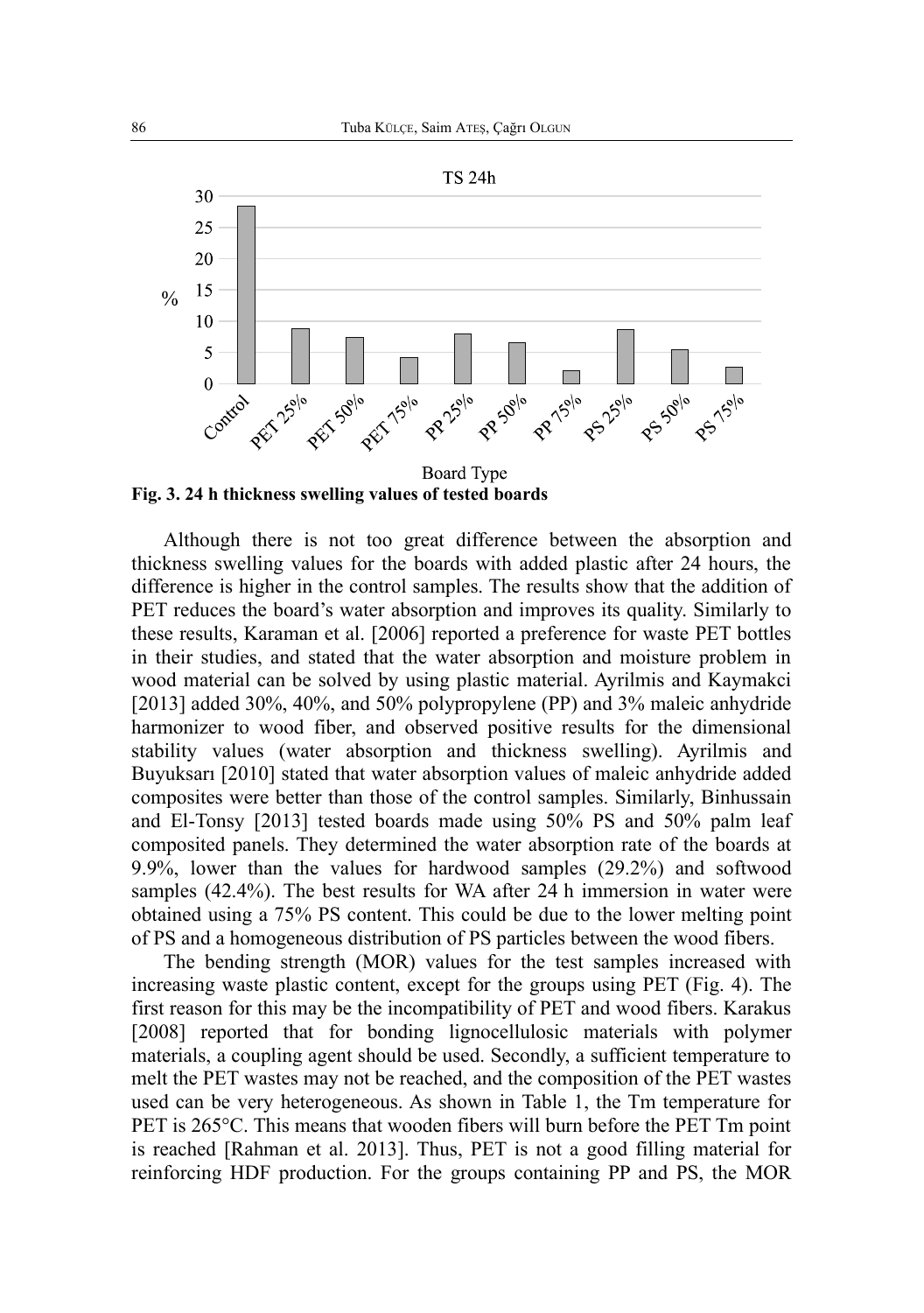results were similar to those reported in previous similar studies [Jayaraman and Bhattacharyya 2004; Ayrilmis et al. 2013].



In the case of modulus of elasticity (MOE) (Fig. 5), the values for groups using PP and PS waste were not significantly changed compared with the control group, but the MOE values for the groups with PET significantly decreased, similarly to the MOR values. Karaman et al. [2006] reported that mechanical properties are decreased for the polymer content varying from 30% to 100%. The main reason for this may be that in order to activate the functional groups of PET, the press temperature needs to reach the Tm value, but this is theoretically impossible for the HDF production line. In a study similar to the present one, Tayyar and Ustun [2010] reported that PET and HDPE were homogeneously distributed in the board, and when the PET content increased, the percentage value of strain under maximum load decreased. Muehl et al. [2004] also reported that the mechanical properties of panels made from PP were better than those of panels made with PET. Moreover, Nemati et al. [2013] concluded that the PS matrix led to positive changes in the mechanical properties of the wood-based composite product and provided significant improvements in its quality.

Results for internal bond strength perpendicular to the surface are similar to the other mechanical test results (Fig 6). It has been reported in previous studies that generally the mechanical properties of composite materials are improved by increasing the polymer content [Karaman et al. 2006; Ayrilmis and Kaymakci 2013; Ayrilmis et al. 2013]. According to the Duncan test results (Table 5), the PP and PS wastes data showed no statistically significant differences from the control samples. The groups using PET had significantly lower MOR and MOE values. This shows that the bonding between PET and the wood fibers was very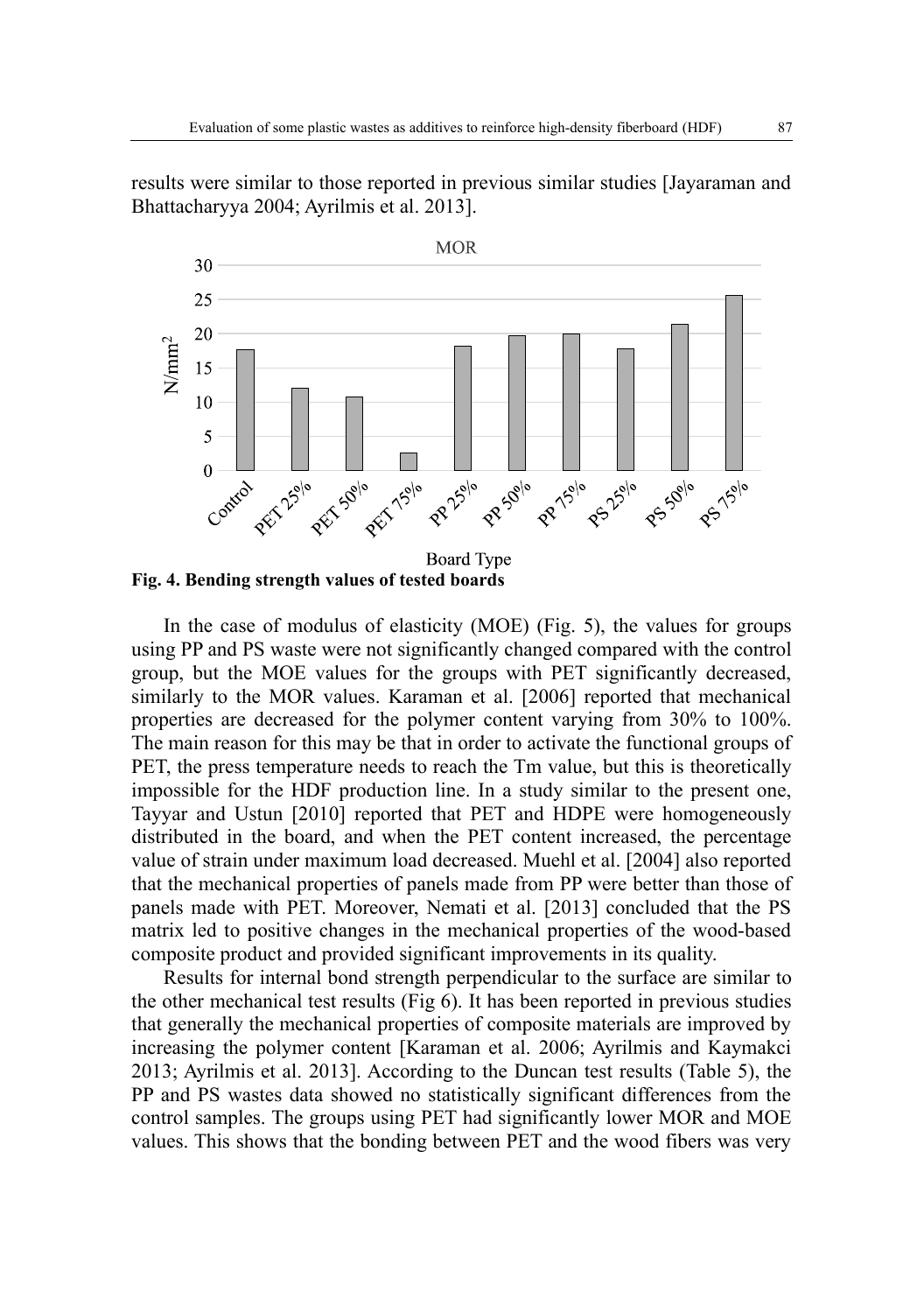

poor. Also, PP and PS wastes are more suitable for using for HDF production with different mixture ratios.

**Fig. 5. Modulus of elasticity values of tested boards**



**Board Type Fig. 6. Internal bond strength values of tested boards**

SEM photographs of the produced boards are shown in Figure 7. When the microstructures are examined, it is clear that the fibers in the control group sample (Figure 7 A) are regularly distributed and their morphology is well preserved. As regards the groups containing waste plastic, it is observed that those made using polystyrene (Fig. 7 H, I, J) are quite well distributed as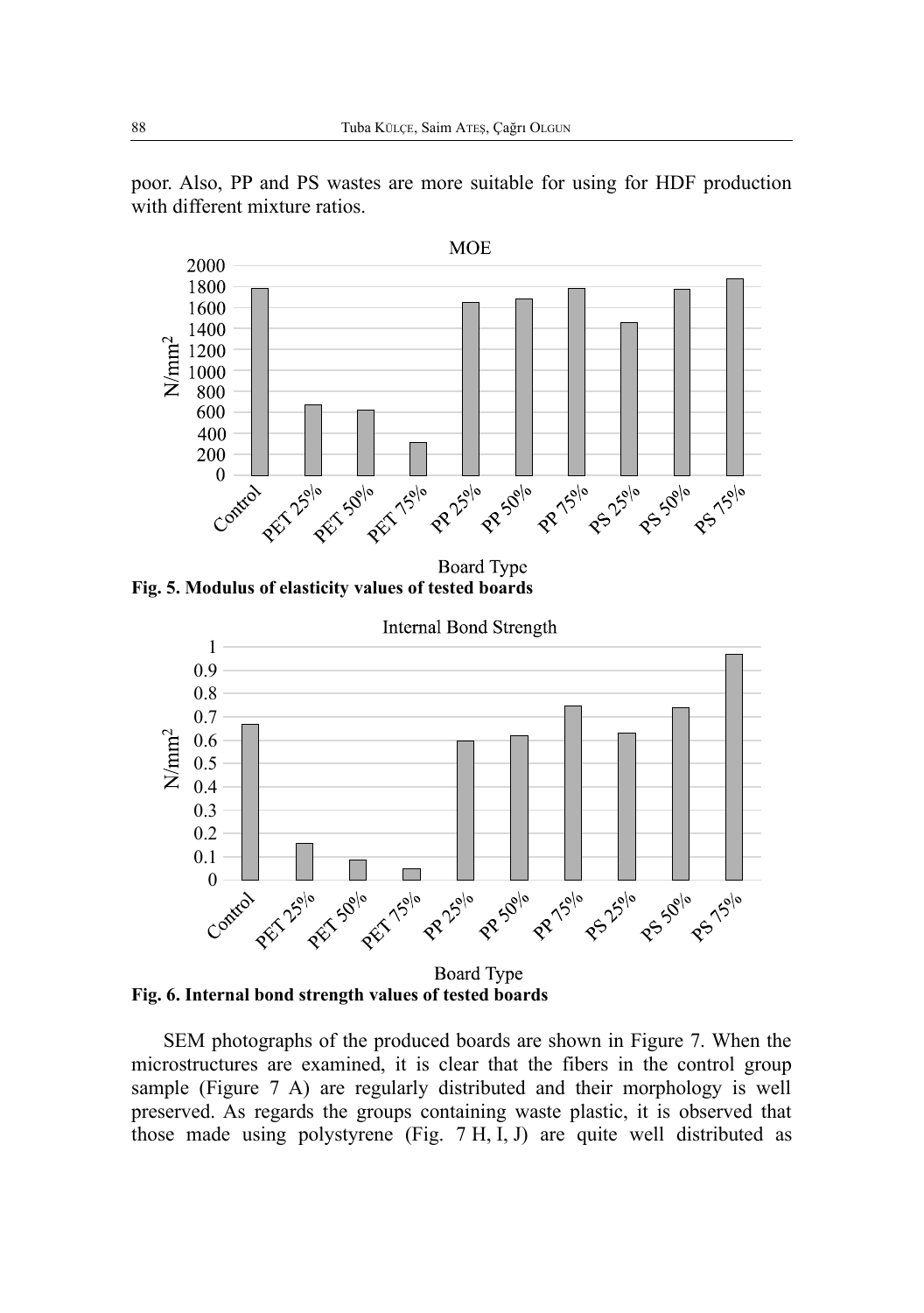

**Fig. 7. SEM micrographs of boards (A: control, B: 25% PET, C: 50% PET, D: 75% PET, E: 25% PP, F: 50% PP, G: 75% PP, H: 25% PS, I: 50% PS, J: 75% PS)**

a matrix on the boards. However, in the waste polypropylene and polyethylene terephthalate groups, whole polymer particles with different shapes are found between the fiber clusters; they act as a filling material that fills the gaps between the fibers rather than as a matrix. The microstructures of the boards support the notion that PET and PP wastes are heterogeneous in boards and PET wastes must reach their Tm point in order to form a bonding matrix between the fibres. It is also thought to be possible to improve the matrix distribution of PP wastes in the plate by changing the press temperature. In conclusion, according to the microstructure photographs, PS waste has better conformity with the fibers than PET and PP.

## **Conclusions**

The properties of HDF used in the production of laminate parquets can be reinforced with the use of plastic wastes, especially PS and PP. Thus, it is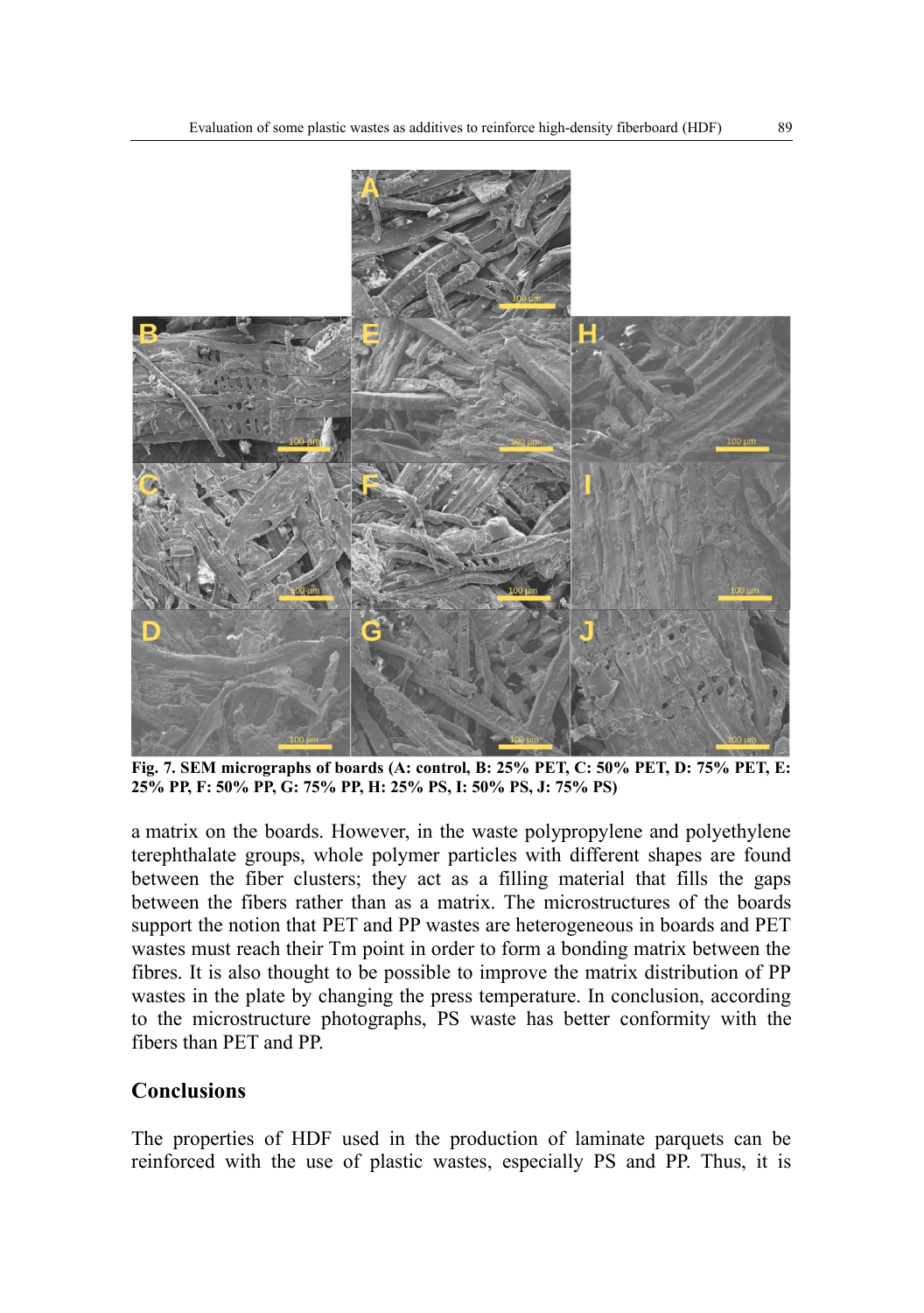possible to reduce pressure on forest resources by reducing both environmental pollution and wood requirements.

Because of the heterogeneous characteristics of plastic wastes, it will be possible to evaluate their potential for using as filling materials in HDF production, apart from some plastics such as PET, which has high crystallinity and higher Tm points.

According to the MOE and MOR tests, the addition of PS in particular will be advantageous in reinforced HDF production. In addition, since the Tg point of PS is low, it is possible to reduce the energy costs of the hot press by lowering the press temperatures used in HDF production.

Proceeding from this study, it is concluded that more studies on different plastic types and press temperatures, including those not covered by this study, and on behavior in a factory production environment are required to enable the incorporation of these materials into the industrial process.

In the case of PET wastes, a major cause of environmental problems, there should be more studies on wood composite production with using of different coupling agents.

#### **References**

- **Akbas S., Gulec T., Tufan M., Tascioglu C., Peker H.** [2013]: Fındık kabuklarının polipropilen esaslı polimer kompozit üretiminde değerlendirilmesi (Evaluation of hazelnut shells in polypropylene based polymer composite production). Artvin Coruh University Journal of Forestry Faculty 14 [1]: 50-56
- **Arnandha Y., Satyarno I., Awaludin A., Irawati I.S., Prasetya Y., Prayitno D.A., Winata D.C., Satrio M.H., Amalia A.** [2017]: Physical and mechanical properties of WPC board from sengon sawdust and recycled HDPE plastic. Procedia Engineering 171: 695-704
- **Ashori A. [**2008**]:** Wood-plastic composites as promising green-composites for automotive industries!. Bioresource Technology 99 [11]: 4661-4667
- **Ayrilmis N., Buyuksari U.** [2010]: Utilization of olive mill sludge in manufacture of lignocellulosic/polypropylene composite. Journal of Materials Science 45 [5]: 1336-1342
- **Ayrilmis N., Jarusombuti S.** [2011]: Flat-pressed wood plastic composite as an alternative to conventional wood-based panels. Journal of Composite Materials 45 [1]: 103-112
- **Ayrilmis N., Kaymakci A.** [2013]: Fast growing biomass as reinforcing filler in thermoplastic composites: paulownia elongata wood. Industrial Crops and Products 43: 457-464
- **Ayrilmis N., Kaymakci A., Ozdemir F.** [2013]: Physical, mechanical, and thermal properties of polypropylene composites filled with walnut shell flour. Journal of Industrial and Engineering Chemistry 19 [3]: 908-914
- **Binhussain M.A., El-Tonsy M.M.** [2013]: Palm leave and plastic waste wood composite for out-door structures. Construction and Building Materials 47: 1431-1435
- **Chaharmahali M., Tajvidi M., Najafi S.K.** [2008]: Mechanical properties of wood plastic composite panels made from waste fiberboard and particleboard. Polymer Composites 29 [6]: 606-610
- **Chanda M. (ed.)** [2017]: Plastics technology handbook. 5th edn. CRC Press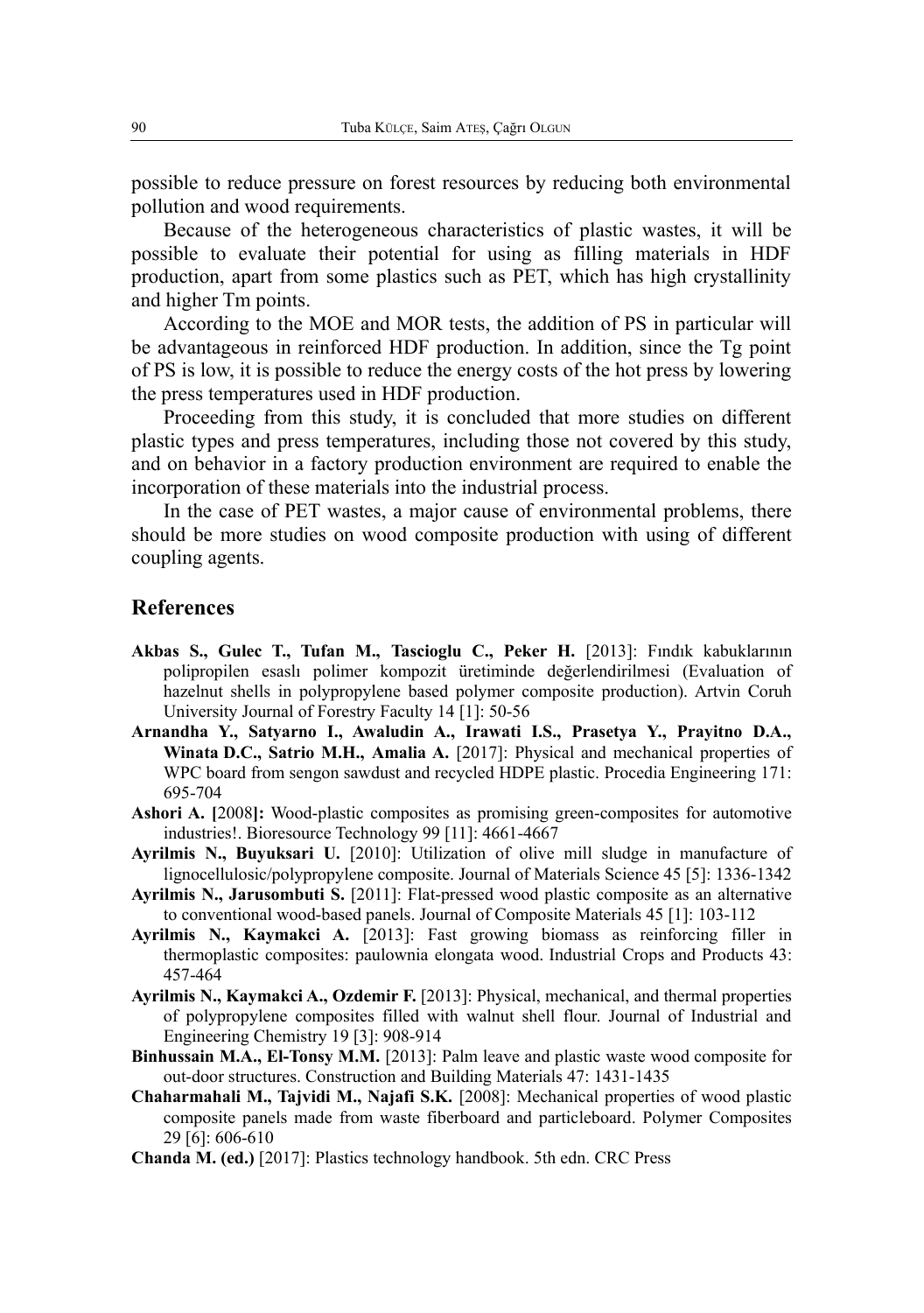- **Chavooshi A., Madhoushi M.** [2013]: Mechanical and physical properties of aluminum powder/MDF dust/polypropylene composites. Construction and Building Materials 44: 214-220
- **de Cademartori P.H.G., Missio A.L., Mattos B.D., Gatto D.A., Magalhaes W.L.E., Lima E.A.** [2015]: Roughness and color evaluation of wood polymer composites filled by household waste of mate-tea. Maderas. Ciencia y Tecnología 17 [3]: 457-468
- **Faruk O., Matuana L.M.** [2008]: Nanoclay reinforced HDPE as a matrix for wood-plastic composites. Composites Science and Technology 68 [9]: 2073-2077
- **Gao X., Li Q., Cheng W., Han G., Xuan L.** [2016]: Optimization of high temperature and pressurized steam modified wood fibers for high-density polyethylene matrix composites using the orthogonal design method. Materials 9 [10]: 847
- **Gulitah V., Liew K.C.** [2019]: Morpho-mechanical properties of wood fiber plastic composite (WFPC) based on three different recycled plastic codes. International Journal of Biobased Plastics 1 [1]: 22-30
- **Huuhilo T., Martikka O., Butylina S., Karki T.** [2010]: Impact of mineral fillers to the moisture resistance of wood-plastic composites. Baltic Forestry 16 [1]: 126-131
- **Inzani M.A.N, Paridah M.T., Nor M.Y.M., Anwar U.M.K.** [2013]: Properties of mediumdensity fibreboard (MDF) made from treated empty fruit bunch of oil palm. Journal of Tropical Forest Science 25 [2]: 175-183
- **Jayaraman K., Bhattacharyya D.** [2004]: Mechanical performance of woodfibre-waste plastic composite materials. Resources, Conservation and Recycling 41: 307-319
- **Kaymakci A., Ayrilmis N., Akbulut T.** [2012]: Atık alüminyum polietilen ve pirinç sapi kullanilarak üretilen ahşap polimer kompozitlerin mekanik davranişlarinin belirlenmesi (Determination of mechanical behaviour of wood polymer composites manufactured using waste aluminum polyethylene). Journal of History Culture and Art Research 1 [4]: 334-344
- **Kara M.E., Yerlikaya Z., Ates S., Olgun C.** [2016]: Effect of pressing conditions on some surface properties of HDF laminate parquets. IJEMS 23 [4]: 274-278
- **Karakus K.** [2008]: Üniversitemizdeki polietilen ve polipropilen atıkların polimer kompozit üretiminde değerlendirilmesi (Polymer composites from recycled polyethylene and polypropylene generated in the campus of Kahramanmaraş Sütçü Imam University). Kahramanmaraş Sütçü Imam University. Kahramanmaraş [unpublished]
- **Karaman S., Sahin S., Orung İ.** [2006]: Usability of recycled plastic wastes for particle board production as construction material. Journal of Agricultural Faculty of Gaziosmanpasa University 23 [1]: 57-60
- **Keskisaari A., Karki T.** [2018]: The use of waste materials in wood-plastic composites and their impact on the profitability of the product. Resources, Conservation and Recycling 134: 257-261
- **Lopez Y.M., Paes J.B., Rodriguez E.M., Gustave D., Goncalves F.G.** [2018]: Wood particleboard's reinforced with thermoplastics to improve thickness swelling and mechanical properties. Cerne 24 [4]: 369-378
- **Machado J.S., Santos S., Pinho F.F.S., Luis F., Alves A., Simoes R., Rodrigues J.C.** [2016]: Impact of high moisture conditions on the serviceability performance of wood plastic composite decks. Materials & Design 103:122-131
- **Muehl J.H., Krzysik A., Chow P.** [2004]: Composite panels made with biofiber or office wastepaper bonded with thermoplastic and/or thermosetting resin. [accessed: 20.05.2020] Available from: https://doi.org/10.2737/FPL-RN-294
- **Najafi S.K.** [2013]: Use of recycled plastics in wood plastic composites a review. Waste Management 33 [9]: 1898-1905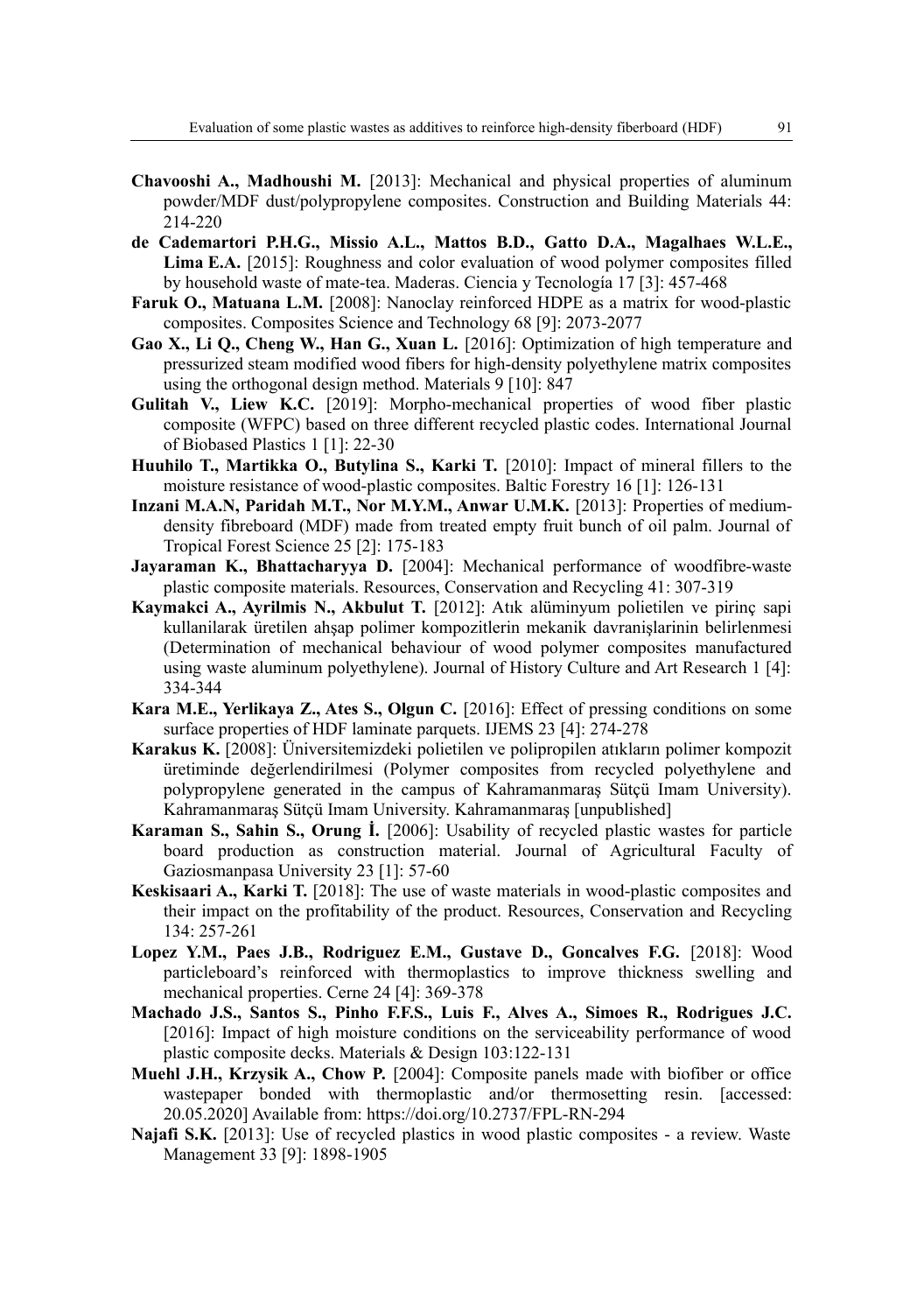- **Najafi A., Khademi-Eslam H.** [2011]: Lignocellulosic filler/recycled HDPE composites: effect of filler type on physical and flexural properties. BioResources 6 [3]: 2411-2424
- **Narlioglu N., Cetin N.S., Alma M.H.** [2018]: Karaçam testere talaşının polipropilen kompozitlerin mekanik özelliklerine etkisi (Effect of black pine sawdust on the mechanical properties of polypropylene composites). Furniture and Wood Material Research Journal 1 [1]: 38-45
- **Nemati M., Khademieslam H., Talaiepour M., Ghasemi I., Bazyar B.** [2013]: Investigation on the mechanical properties of nanocomposite based on wood flour/ recycle polystyrene and nanoclay. Journal of Basic and Applied Scientific Research 3 [3]: 688-692
- **Oncel M.**, **Vurdu H., Kaymakci A., Ozkan O.E., Aydogan H.** [2019]: Coating performances of crimean juniper (Juniperus excelsa M. BIEB.) wood. Cerne 25 [1]: 36- -43
- **Ozmen N., Cetin N., Narlioglu N., Cavus V., Altuntas E.** [2014]: MDF atıklarının odun plastik kompozitlerin üretiminde değerlendirilmesi (Utilisation of MDF waste for wood plastic composites production). Turkish Journal of Forestry 15 [1]: 65-71
- **Rahman K.S., Islam M.N., Rahman M.M., Hannan M.O., Dungani R., Khalil H.P.S.A.** [2013]: Flat-pressed wood plastic composites from sawdust and recycled polyethylene terephthalate (PET): physical and mechanical properties. Springer Plus 2: 629
- **Rao J., Zhou Y., Fan M.** [2018]: Revealing the interface structure and bonding mechanism of coupling agent treated WPC. Polymers (Basel) 10 [3]: 266
- **Ritter de Souza Barnasky R., Bayestorff da Cunha A., Dantas de Oliveira A., Andreia Brand M., Escobar Hochmuller da Silva G., Muller de Souza L., Buss R.** [2020]: High density polyethylene matrix composite as reinforcing agent in medium density fiberboards. Journal of Composite Materials 54 [28]: 4369-4385
- **Sommerhuber P.F., Wang T., Krause A.** [2016]. Wood–plastic composites as potential applications of recycled plastics of electronic waste and recycled particleboard. Journal of Cleaner Production 121: 176-185
- **Tayyar A.E, Ustun S.** [2010]: Geri kazanılmış pet'in kullanımı (Usage of recycled PET). Pamukkale University Journal of Engineering Sciences 16 [1]: 53-6
- **Turku I., Karki T., Puurtinen A.** [2018]. Durability of wood plastic composites manufactured from recycled plastic. Heliyon 4 [3]: e00559
- **Zarrabi-Ahrabi A.** [2009]: Pet Atıkları Kullanılarak Kompozit Malzeme Üretiminin Araştırılması (Investigation of composite material production using waste PETs). Ankara University Graduate School of Natural and Applied Sciences, Ankara [unpublished]

#### **List of standards**

- **EN 310:1993** Wood-based panels Determination of modulus of elasticity in bending and of bending strength
- **EN 317:1993** Particleboards and fibreboards Determination of swelling in thickness after immersion in water
- **EN 319:1993** Particleboards and fibreboards Determination of tensile strength perpendicular to the plane of the board
- **EN 323:1993** Wood-based panels Determination of density
- **ISO 818:1975** Fibre building boards Definition Classification